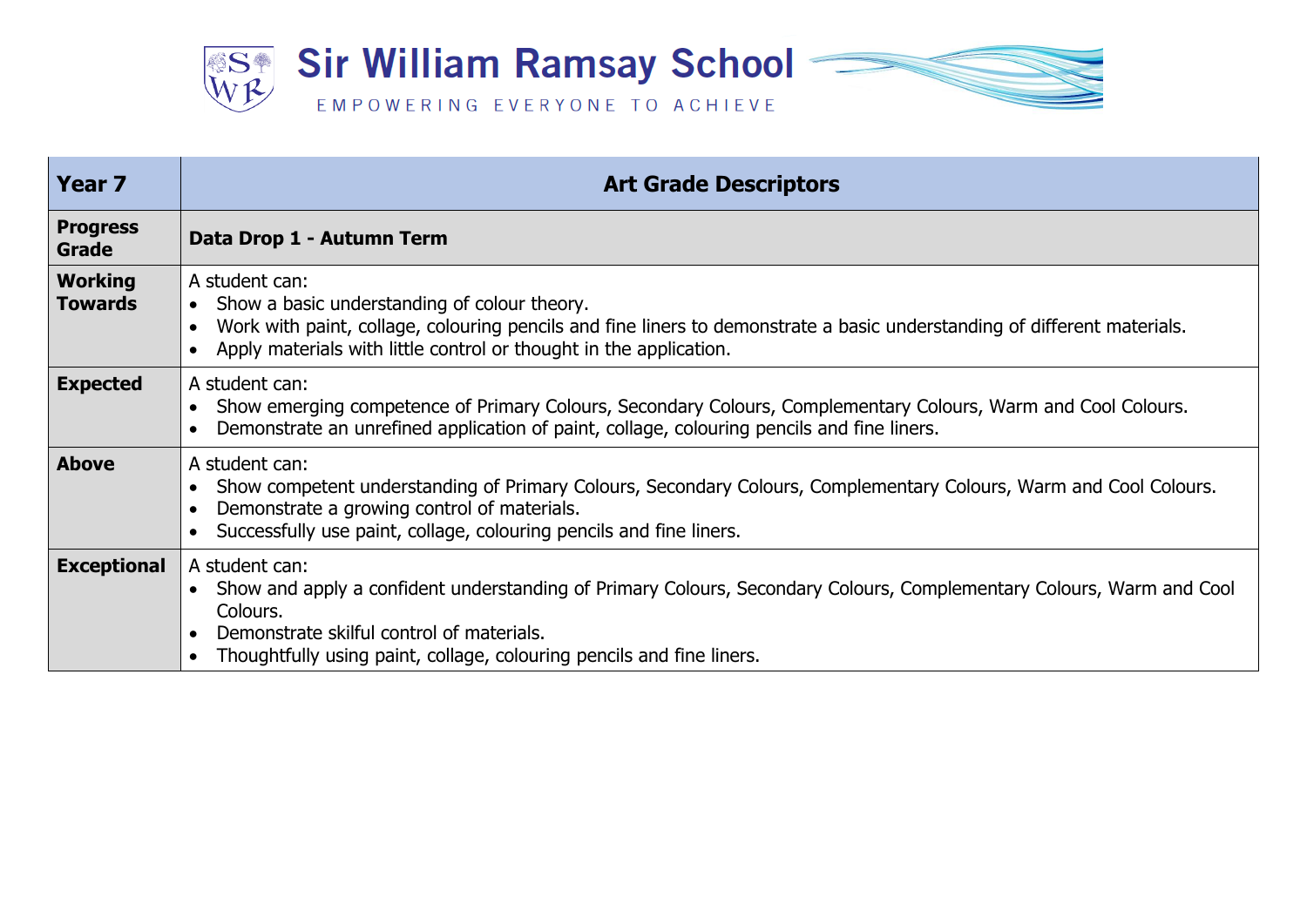

| <b>Year 7</b>                    | <b>Art Grade Descriptors Building</b>                                                                                                                                                                                                                                                     |
|----------------------------------|-------------------------------------------------------------------------------------------------------------------------------------------------------------------------------------------------------------------------------------------------------------------------------------------|
| <b>Progress</b><br>Grade         | Data Drop 2 - Spring Term                                                                                                                                                                                                                                                                 |
| <b>Working</b><br><b>Towards</b> | A student can:<br>Show a basic understanding of the formal elements.<br>$\bullet$<br>Work with felt tip pens, collage, colouring pencils, and fine liners to demonstrate a basic understanding of varied materials.<br>Apply materials with little control or thought in the application. |
| <b>Expected</b>                  | A student can:<br>Show emerging competence of the formal elements.<br>Demonstrate an unrefined application of felt tip pens, collage, colouring pencils and fine liners.                                                                                                                  |
| <b>Above</b>                     | A student can:<br>Show competent understanding of the formal elements.<br>Demonstrate a growing control of materials. Successfully using felt tip pens, collage, colouring pencils and fine liners.                                                                                       |
| <b>Exceptional</b>               | A student can:<br>Show and apply a confident understanding of the formal elements.<br>Demonstrate skilful control of materials. Thoughtfully using felt tip pens, collage, colouring pencils and fine liners.                                                                             |